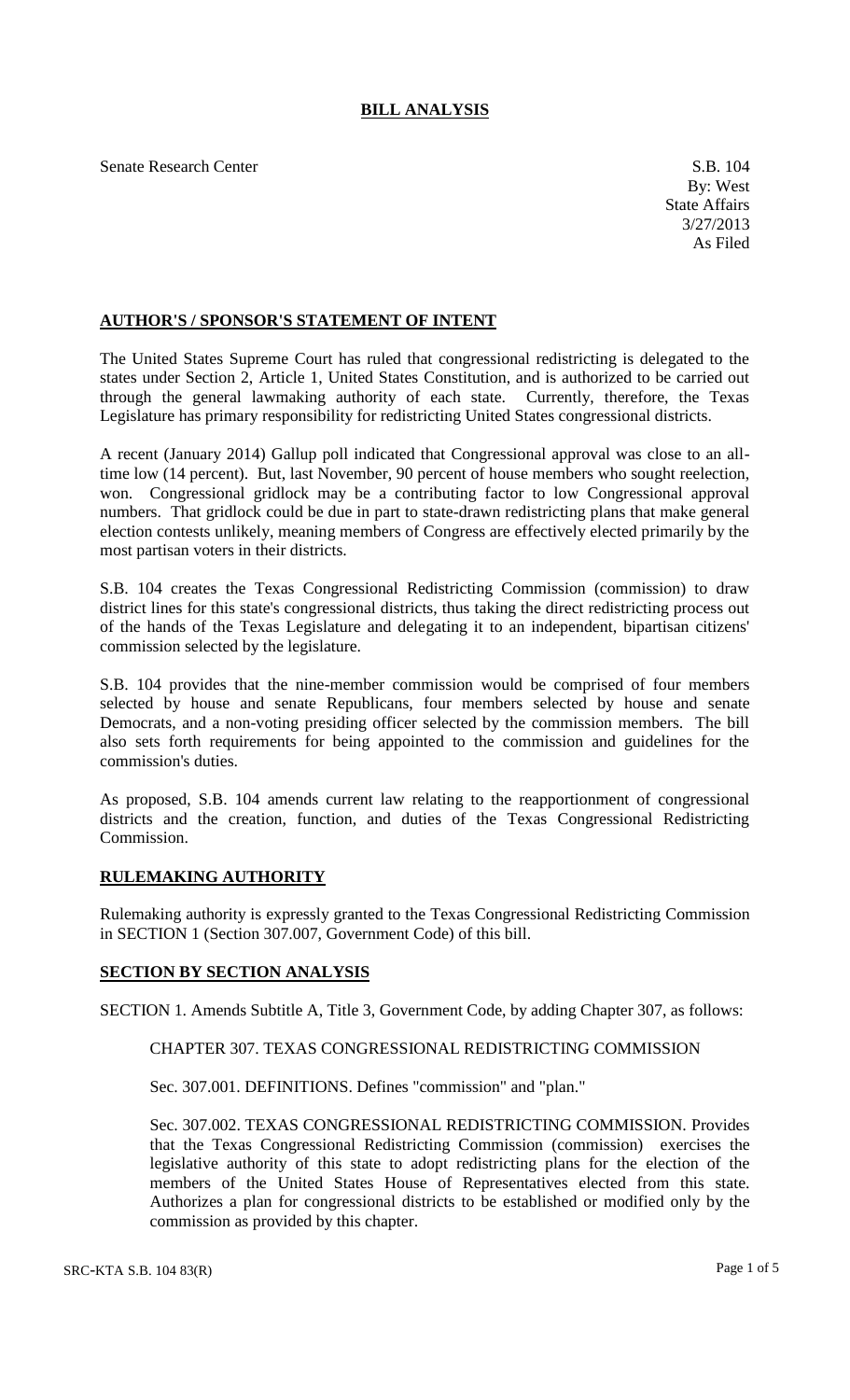Sec. 307.003. MEMBERSHIP; TERMS. (a) Provides that the initial commission consists of nine members selected as follows:

> (1) two members appointed by a majority vote of the members of the Texas house of representatives belonging to the political party with the most members in the house of representatives;

> (2) two members appointed by a majority vote of the members of the Texas house of representatives belonging to the political party with the second highest number of members in the house of representatives;

> (3) two members appointed by a majority vote of the members of the Texas senate belonging to the political party with the most members in the senate;

> (4) two members appointed by a majority vote of the members of the Texas senate belonging to the political party with the second highest number of members in the senate; and

> (5) one member appointed by an affirmative vote of not fewer than five of the members of the commission selected under Subdivisions (1)-(4).

(b) Provides that the member appointed under Subsection  $(a)(5)$  is a nonvoting member and serves as presiding officer of the commission.

(c) Sets forth the residency requirements of candidates for committee membership. Provides that if the members of a house of the legislature entitled to make an appointment to the commission cannot agree on whether the members belonging to the political party with the most members or the political party with the second highest number of members will make the appointment required by this subsection, the presiding officer of that house is required to designate the members who are required to make the appointment by this subsection.

(d) Provides that a person is not eligible to serve on the commission if the person:

(1) holds an elective public office;

(2) holds and office in a political party other than membership on a precinct committee;

(3) has served in a position described by Subdivision (1) or (2) with in the two years preceding the date the person is appointed to the commission; or

(4) is required to register under Section 305.003 (Persons Required to Register), Government Code, or was required to register under that section in the two years preceding the date the person is appointed to the commission.

(e) Provides that the full term of a member of the commission is a two-year term that begins on February 1 of the year ending in 1 in which the initial appointment to the position is required to be made and expires on January 31 of the next year ending in 3.

(f) Provides that a vacancy on the commission is filled in the same manner as provided by this section for the original appointment. Requires the appointing authority to fill a vacancy on or before the 20th day after the date the vacancy occurs or the commission reconvenes, as applicable, if the commission is convened when the vacancy occurs or if the vacancy exists when the commission reconvenes. Authorizes the members of the Texas house of representatives or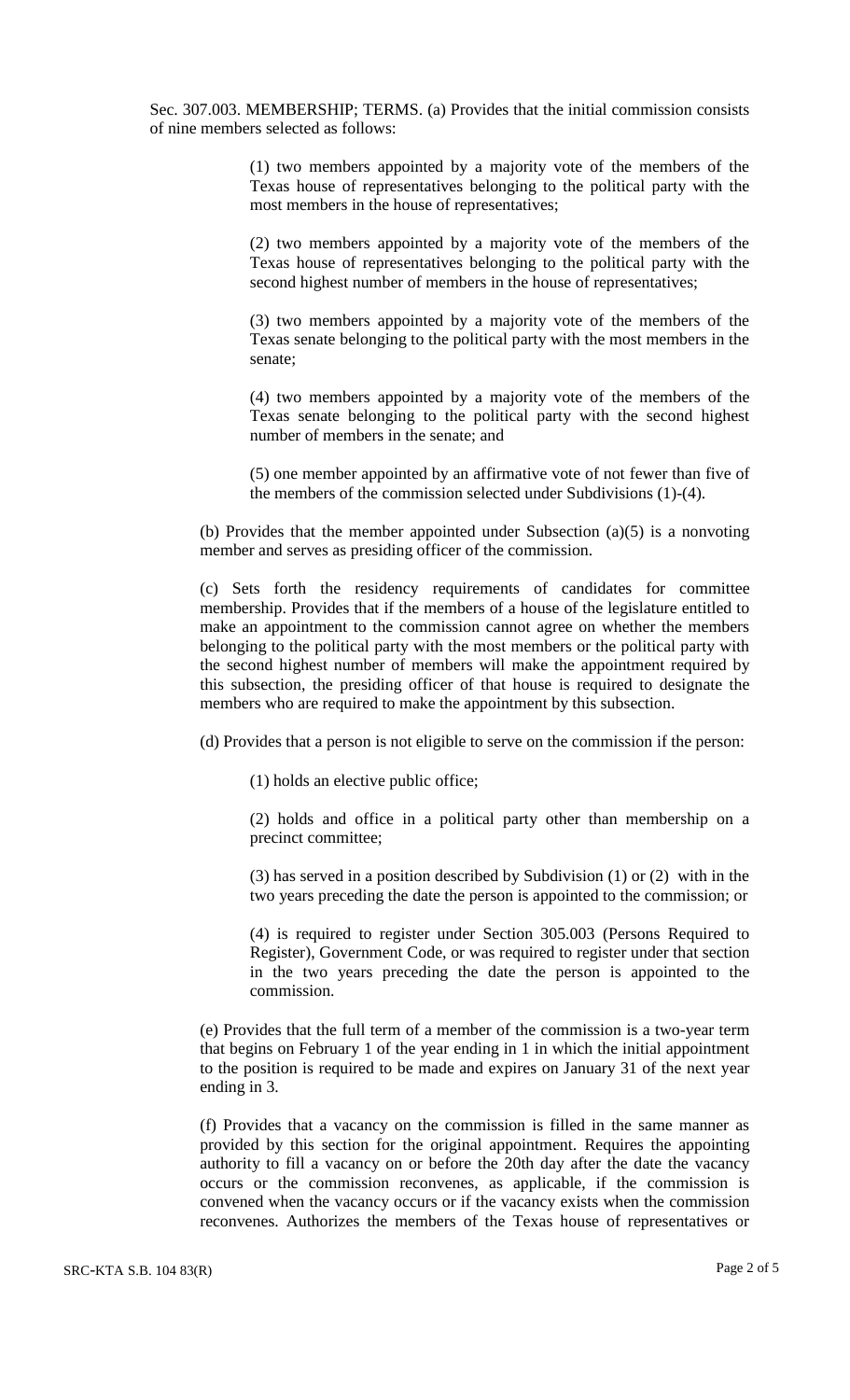Texas senate authorized to appoint a member of the commission to meet as necessary to make an appointment or to fill a vacancy.

(g) Requires the members of the commission appointed under Subsections (a)(1)- (4) to be appointed not earlier than January 25 or later than January 31 of each year ending in 1. Requires the member appointed under Subsection (a)(5) to be appointed not later than 30 days after the commission convenes under Section 307.008(b).

Sec. 307.004. OATH. Requires each person appointed, before serving on the commission, to take and subscribe to the constitutional oath of office.

Sec. 307.005. POLITICAL ACTIVITIES PROHIBITED. Prohibits a member of the commission from being a candidate for or campaigning for elective office while a member of the commission; or actively participating in or contributing to the political campaign of a candidate for a state or federal elective office while a member of the commission.

Sec. 307.006. OPERATION OF THE COMMISSION. (a) Requires the legislature to appropriate sufficient money for the compensation and payment of the expenses of the commission members and any staff employed by the commission.

(b) Requires that the commission be provided access to statistical or other information compiled by the state or its political subdivisions as necessary for the commission's reapportionment duties.

(c) Requires the Texas Legislative Council, under the direction of the commission, to provide the technical staff and clerical services that the commission needs to prepare its plans.

Sec. 307.007. DUTIES. Requires the commission to adopt rules to administer this chapter, and comply with Chapters 551 (Open Meetings) and 552 (Public Information), Government Code.

Sec. 307.008. ADOPTION OF PLAN. (a) Provides that a redistricting plan or modification of a redistricting plan is adopted by a vote of not fewer than five members of the commission.

(b) Requires the commission to convene on the first business day after January 31 of each year ending in 1 and to adopt a redistricting plan for the members of the United States House of Representatives elected from this state not later than August 31 of that year, unless the federal decennial census is delivered to the appropriate official of this state after June 1 of that year, in which event the commission is required to adopt the redistricting plan not later than the 90th day after the census is delivered.

Sec. 307.009. MODIFICATION OF PLAN; ADDITIONAL ACTION. (a) Authorizes the commission, except as provided by Subsection (b), to reconvene on the motion of at least four of its voting members filed with the secretary of state (SOS) at any time after the adoption of the initial congressional redistricting plan to modify that plan if the plan becomes unenforceable by order of a court or action of any other appropriate authority or is subject to legal challenge in a court proceeding. Requires the commission to comply with all applicable standards imposed by this chapter in modifying a redistricting plan, but does not limit it to modifications necessary to correct legal deficiencies.

(b) Provides that the authority of the commission to act under this chapter expires on January 31 of the next year ending in 3 unless the final judgment of a court wholly or partly invalidates a plan after that date.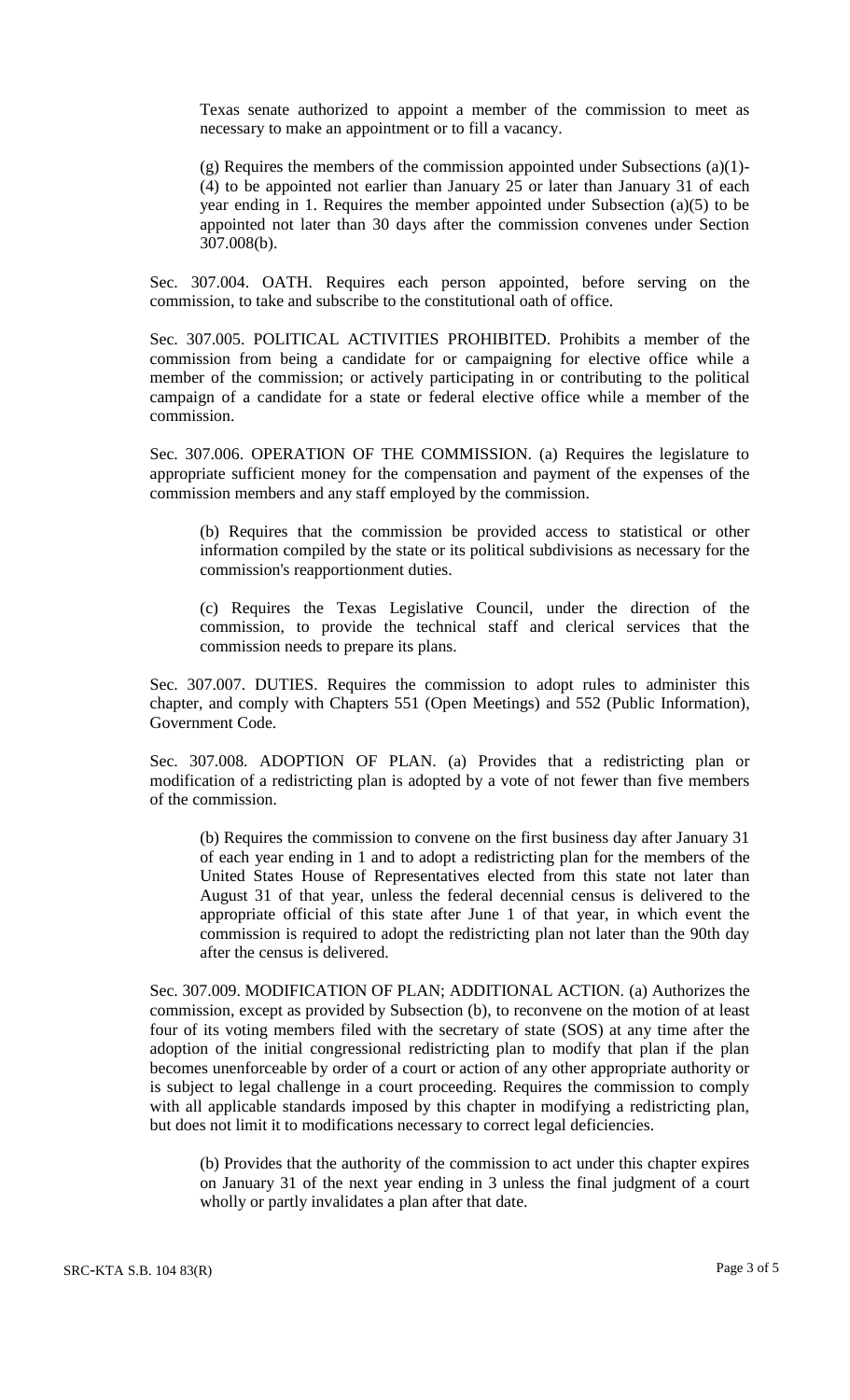Sec. 307.010. PLAN REQUIREMENTS. (a) Provides that each district, in a redistricting plan or modification of a plan under this chapter, is required to:

(1) be composed of contiguous territory;

(2) contain a population, excluding nonresident military personnel, as nearly equal as practicable to the population of any other district in the plan; and

(3) to the extent reasonable, be compact and convenient and be separated from adjoining districts by natural geographic barriers, artificial barriers, or political subdivision boundaries.

(b) Requires the commission, for each plan and modification of a plan adopted by the commission, to prepare and publish a report that includes:

(1) for each district in the plan, the total population and the percentage deviation from the average district population;

(2) an explanation of the criteria used in developing the plan, with a justification of any population deviation in a district from the average district population;

(3) a map or maps of all districts; and

(4) the established cost to be incurred by the counties for changes in county election precinct boundaries required to conform to the districts adopted by the commission.

(c) Requires the commission to make a copy of the report prepared under this section available to the public.

Sec. 307.011. SUBMISSION OF PLAN. Requires the commission, on adoption, to submit the plan or modification to the governor, SOS, and the presiding officer of each house of the legislature.

Sec. 307.012. CESSATION OF OPERATIONS. (a) Requires the commission to take all necessary steps to conclude its business and suspend operations until the commission reconvenes, as provided by Section 307.009, if it does reconvene, following the initial adoption of the plan that the commission is required to adopt.

(b) Requires the commission to prepare a financial statement disclosing all expenditures made by the commission. Requires that the official record of the commission contain all relevant information developed by the commission in carrying out its duties, including maps, data, minutes of meetings, written communications, and other information.

(c) Provides that SOS becomes custodian of the commission's official records for the purposes of election administration after the commission suspends operations. Provides that any unexpected money from an appropriation to the commission reverts to the general revenue fund.

Sec. 307.013. REAPPOINTMENT OF COMMISSION FOLLOWING COURT ACTION. (a) Requires that a new commission be appointed in the manner provided by Section 307.003, except that the appointments described by Sections 307.003(a)(1)-(4) are required to be made not later than the later of February 14 of that year or the 14th day after the date the judgment becomes final, if the final judgment of a state or federal court invalidates all or part of a plan or otherwise makes the plan unenforceable and as of January 31 of the next year ending in 3 and the commission has not modified the plan as authorized by Section 307.009 in response to the judgment. Requires the commission to